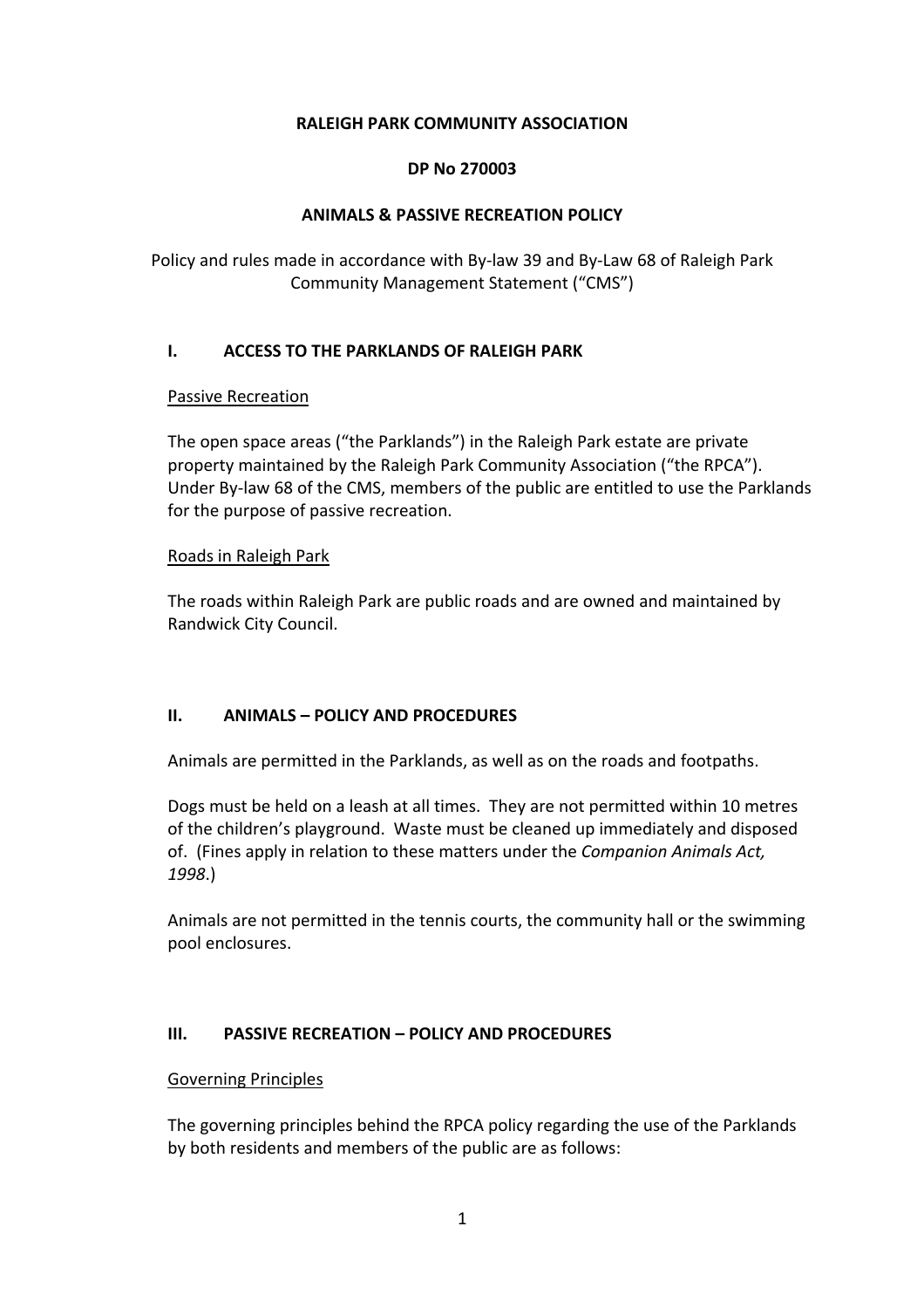- The Parklands are for the use of residents and members of the public for passive recreation.
- Use of the Parklands must not cause damage to any area, including the lawns, gardens, shrubs, trees, children's playground area, fixtures and fittings, or any other RPCA property.

## Passive Recreation

"Passive recreation" includes picnics, walking, sitting and reading, sunbaking, using the children's playground, and ball games that do not interfere with other park users. On the other hand, organised community team sports are not.

## Lines of Authority

The estate manager and security guards are to apply the guidelines as set out below:

Security guards are to take instructions from the estate manager when the estate manager is on site, in relation to the regulation of activity in the Parklands.

When the estate manager is not on site, the security guards shall apply the guidelines in determining if an activity is acceptable or not. If the security guards require further guidance, they should seek instruction from the following persons in the order listed:

- 1. The chair of the RPCA Association Committee, and if not available, then
- 2. The chair of the RPCA Gardens and Grounds subcommittee, and if not available, then
- 3. Any other member of the RPCA Association Committee.

### Guidelines for the Estate Manager and Security Guards

Any activity that by its noise or nature interferes with the reasonable and quiet use of the Parklands by other users, or the quiet and peaceful enjoyment of Raleigh Park residents of their homes is not permitted.

The following are examples of activities that are not permitted:

- Organised community team sports.
- Kicking or throwing balls against walls and fixtures or using them as wickets or backstops.
- Anything that may cause damage to the lawns, gardens, plants or trees.
- The use of whistles, loud playing of music, or anything else that may cause excessive noise.